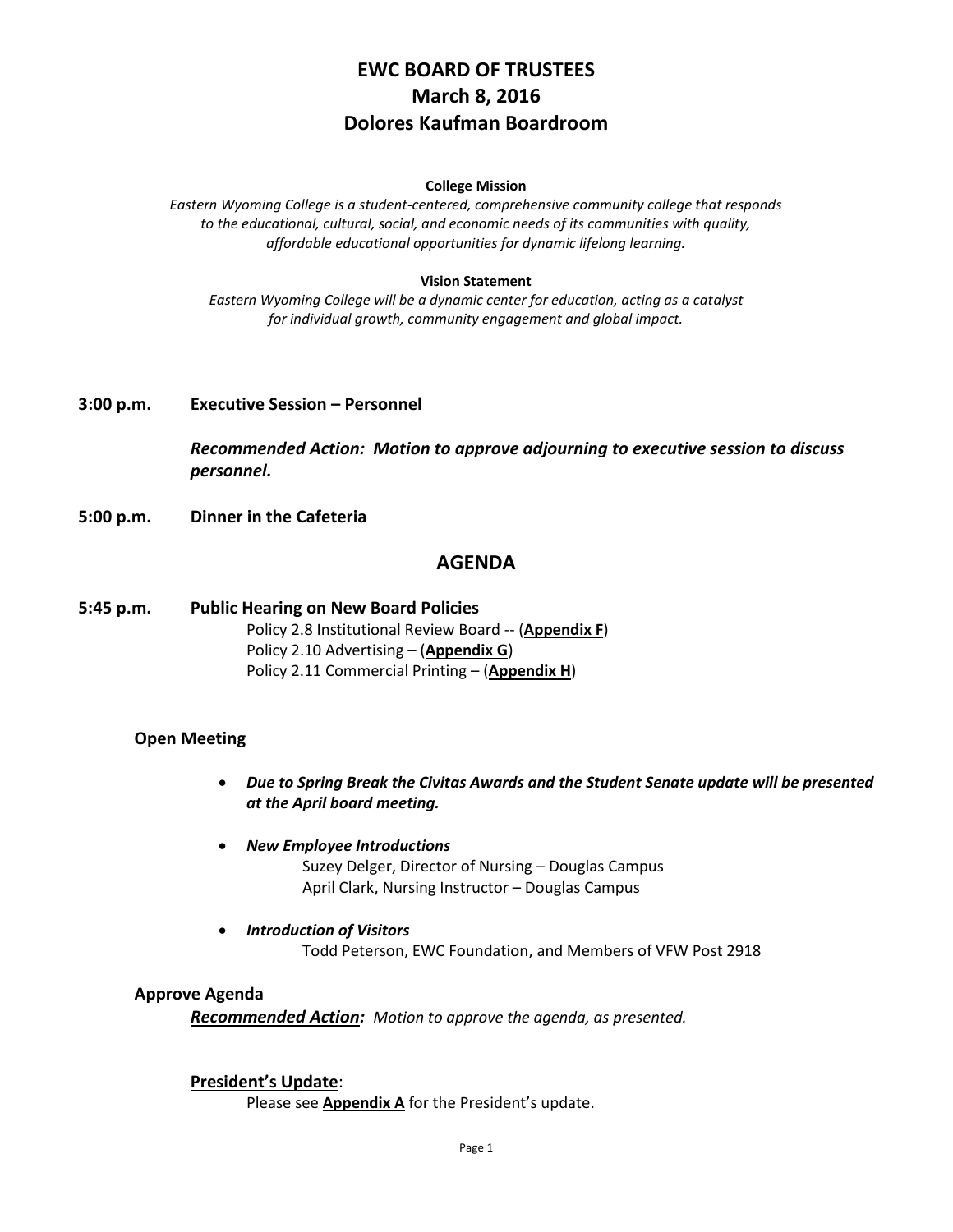### **Approve Consent Agenda** – **Appendix B**

 **Approve Minutes**: *February 9, 2016 meeting and executive session minutes. Please see Appendix B1*. *Prepared by Holly Branham, Executive Asst to the President and Board of Trustees*

**Ratify Memorandum of Understanding between Eastern Wyoming College and Memorial Hospital of Converse County***: This agreement was in effect for the current year. However, no clinical resources or funding was ever exchanged to support the new Douglas ADN Nursing Program due to the delay in starting the program until August 2016. The current year agreement has been updated for the 2016-2017 academic year. Please see Appendix B4 for a copy of the agreement. Prepared by Mr. Ron Laher, Vice President for Administrative Services*

**Ratify Source Gas Service Line Agreement for CTEC**: *This agreement provides for a new gas service connection for the CTEC and also covers required relocation of certain piping systems around the building site. The net cost of the agreement is \$14,000 and this cost will be funded by the project's \$23 million construction budget. Source Gas (now Black Hills Energy) will complete the contracted work this summer in coordination with the CMAR, FCI. Please see Appendix B8 for a copy of the agreement. Prepared by Mr. Ron Laher, Vice President for Administrative Services*

*Trustees, please feel free to contact Dr. Patterson prior to the board meeting regarding any questions you may have concerning the consent agenda.*

*Recommended Action: Motion to approve the consent agenda, as presented*

## **Action Items**

#### **Approve Financial Report**

Please see **Appendix C** for the written financial report and the construction projects update.

*Prepared by Mr. Ron Laher, Vice President for Administrative Services*

#### *Recommended Action: Motion to approve the financial report, as presented.*

#### **Approve Selection of Campus ID Card Systems**

This request was discussed and denied during the February 9, 2016 Board of Trustees meeting. We greatly appreciate the opportunity to bring the request back to the Board with more details for further discussion. Last fall, the EWC Campus ID Card Systems Review/Evaluation Committee developed a request for proposal (RFP) to replace EWC's Blackboard system that was initially acquired in 2008 for approximately \$75,000 and carries an annual maintenance contract costing almost \$17,000 per year. The RFP was issued in November and five card vendors responded with initial cost quotes ranging from ~\$60,000 to ~\$114,000 with projected ongoing annual maintenance costs of ~\$10,000 to ~\$18,000 annually.

The new system and related equipment will give EWC the continued ability to issue student ID cards that may be used at point-of-sale terminals or card readers in the cafeteria, student center, library, and fitness center. Additionally, the RFP provides for additional wireless readers that may be used at intercollegiate sports and other events to check access privileges. The Committee is recommending approval of the equipment, supplies, hosted software, installation, and training package proposed by Multicard, based on price, proximity to campus, and service record. The projected initial cost is \$60,174 and the ongoing annual maintenance cost is \$11,796. We have the opportunity to finance the system at a below-market interest rate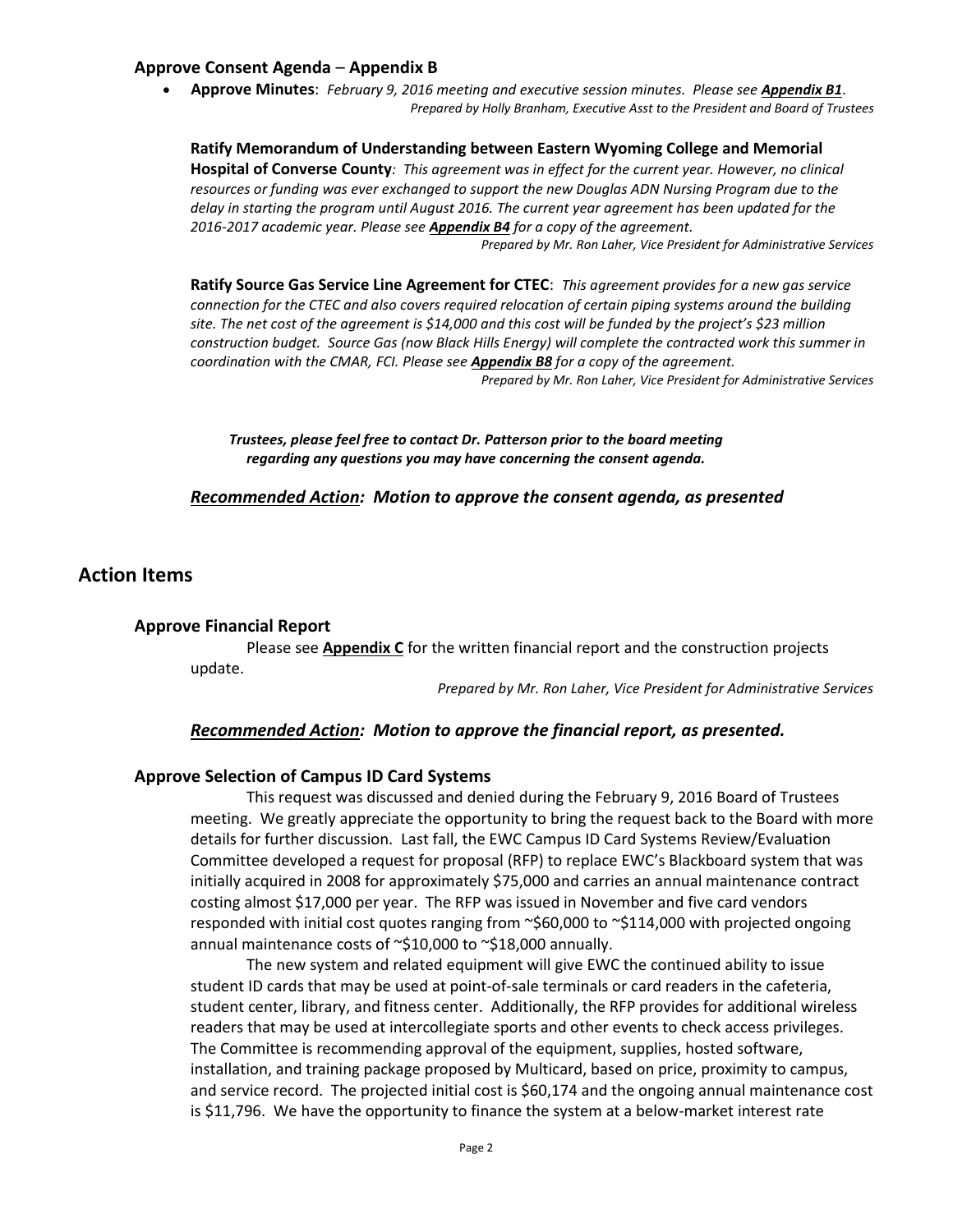through the Wyrulec Revolving Loan Fund (RLF). Please refer to **Appendix D** for additional information regarding the campus ID card systems and related financing package. To maximize the financing opportunity by spreading the fixed upfront legal costs over a larger financing amount, we propose to bundle financing for the ID card systems (\$60,174) with a bulk purchase of seventy (70) desktop computers that were missed during last year's rotation (\$64,120). The bundle totals \$124,294. To meet local matching requirements, the RLF terms would require EWC to purchase an additional sixty (60) computers for \$54,960 next fiscal year for a total of 130 desktop computers. Both the local match and the loan payment would be budgeted for within the FY-2017 operating budget.

*Prepared by Mr. Ron Laher, Vice President for Administrative Services*

*Recommended Action: Motion to approve the selection of the campus ID card systems offered by Multicard for the initial cost of \$60,174 that covers costs of the replacement equipment, installation of same, and training for college staff; including the projected ongoing maintenance costs of \$11,796; and authorize the proposed Wyrulec RLF financing package in the amount of \$124,294, as presented.*

## **Approve Adoption Agreement for the Money Purchase Plan, TIAA-CREF Qualified 401(a) Volume Submitter Plan and Trust for Public Employees**

Per EWC Policy 3.16, EWC provides retirement benefits to eligible permanent full-time employees through either the Wyoming Retirement System's (WRS) defined benefit plan or through a TIAA-CREF defined contribution plan. The TIAA-CREF program, a 401(a) retirement plan, is maintained at the institutional level and EWC is responsible for keeping the plan documents current, especially with regard to the non-elective employer contribution percentage that has been increasing incrementally over the past several years. As such, the adoption agreement for the plan and changes being recommended by legal counsel of Holland & Hart are presented in **Appendix E**.

*Prepared by Mr. Ron Laher, Vice President for Administrative Services*

## *Recommended Action: Motion to approve the Adoption Agreement with the changes being recommended by Attorney Leslie Thomson of Holland & Hart, as presented.*

## **Approve on Final Reading New Board Policy 2.8 Institutional Review Board**

At this time, EWC would like to establish a formal institutional review board (IRB) within Board policies and create a framework for the development of associated administrative rules that deal with how human participants are employed in the conduct of institutional research activities. The goals are to provide oversight, define the eligible participants (or those that should specifically be excluded, e.g., minors), have protections in place so that participants' privacy, rights, welfare, and well-being are preserved, and ensure that advance consent/assent is properly documented and researchers receive the appropriate training to use human participants in their studies. In order for an institution to be eligible for certain federal research grants, the IRB must be described within written procedures. However, we anticipate that this IRB will be mainly dealing with research projects proposed by our own faculty as part of a program of professional development relating to the acquisition of a higher or an additional graduate degree credential. Please see **Appendix F** for the proposed policy.

*Prepared by Mr. Ron Laher, Vice President for Administrative Services*

## *Recommended Action: Motion to approve on final reading new Board Policy 2.8 Institutional Review Board, as presented.*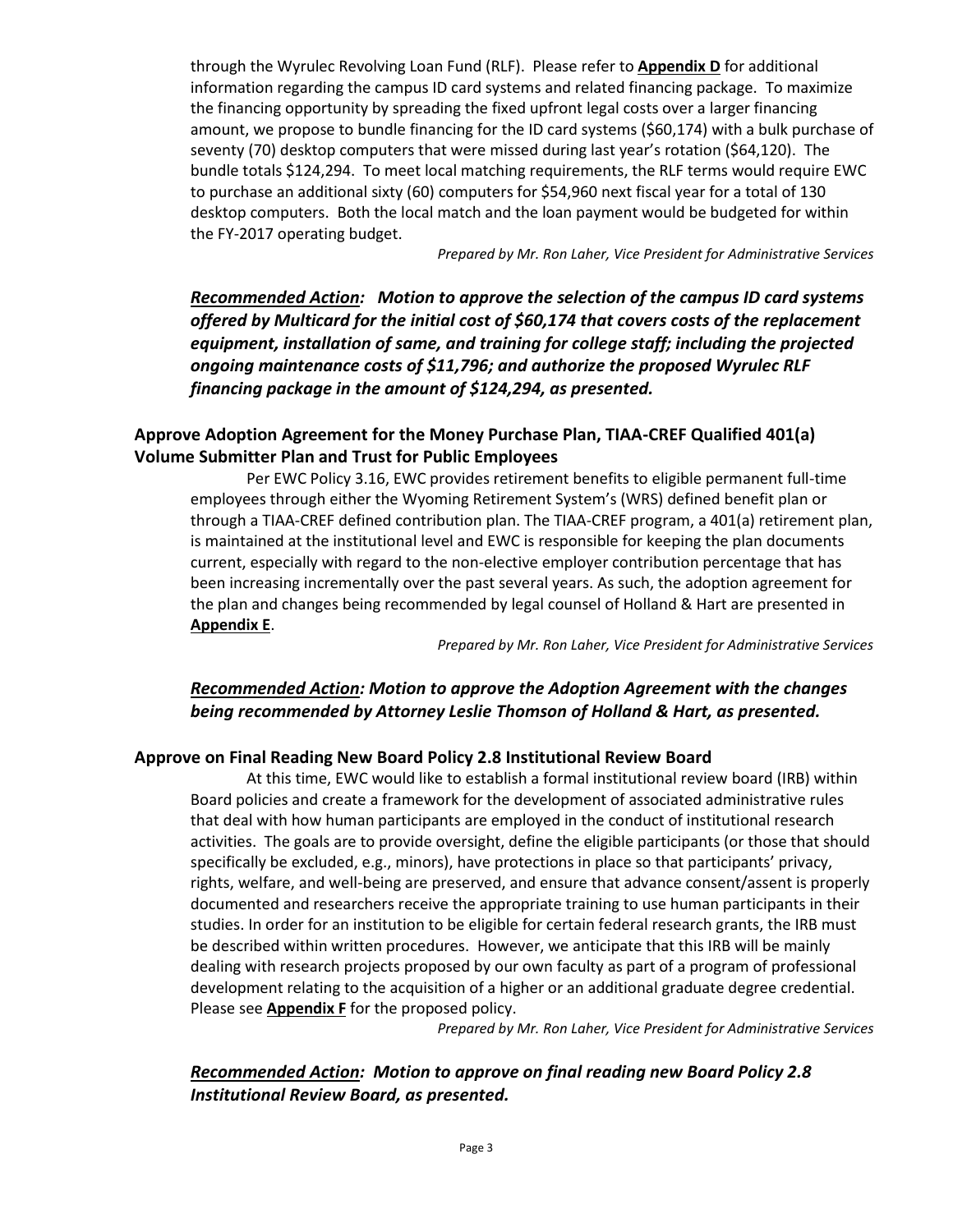### **Approve on Final Reading New Board Policies 2.10 Advertising and 2.11 Commercial Printing**

The following policies are a formalization of the current process we follow. We have discussed these policies in the President's Cabinet meetings and at Leadership Team meetings. They were favorably received. Please see **Appendix G** & **Appendix H** for details. *Prepared by Ms. Tami Afdahl, Director of College Relations*

*Recommended Action: Motion to approve on final reading new Board Policy 2.10 Advertising, as presented.*

## *Recommended Action: Motion to approve on final reading new Board Policy 2.11 Commercial Printing, as presented.*

#### **Approve Tuition Rate-Setting Policy**

At the February Wyoming Community College Commission meeting, a discussion was held regarding tuition policy options. A matrix of options can be found in **Appendix I**. The weight of each major option category signifies popularity among the various state-wide college Council members. There are subcategories to consider under some of the categories. A preference marked as 'N' means absolutely not if we can help it! Blank responses mean respondents are neutral on the specific option. The community college presidents have been requested to discuss these options with their boards and let the Commission know their preference regarding a tuition rate-setting policy.

> *Prepared by Dr. Richard Patterson and Mr. Ron Laher, Vice President for Administrative Services*

## *Recommended Action: Motion to*

## **INFORMATION ITEMS**

#### **College Relations Update**:

Please see **Appendix J** for the College Relations update.

#### **Faculty Senate Update**:

The EWC Faculty Senate met with Dr. Patterson in a special meeting Friday, February 20<sup>th</sup>. The senate shared their ideas and the ideas gathered from faculty members on suggested initiatives to decrease costs and increase revenue at the college to avoid or mitigate cuts to personnel.

The faculty senate also surveyed the faculty on their preferred process for personnel cuts at the president's recommendation. President Heidi Edmunds has collected the results along with comments from the faculty surveyed.

The senate has completed a recommendation reflecting the desires of the faculty on the selection of division chairs. This memorandum has been submitted to the leadership team for consideration. Please see **Appendix K** for details.

*Prepared by Mr. Michael DeMers, Faculty Senate Vice President*

#### **Institutional Development Update**:

An update will be provided relating to Ag visitations and planning.

*Prepared by Mr. John Hansen, Director of Institutional Development*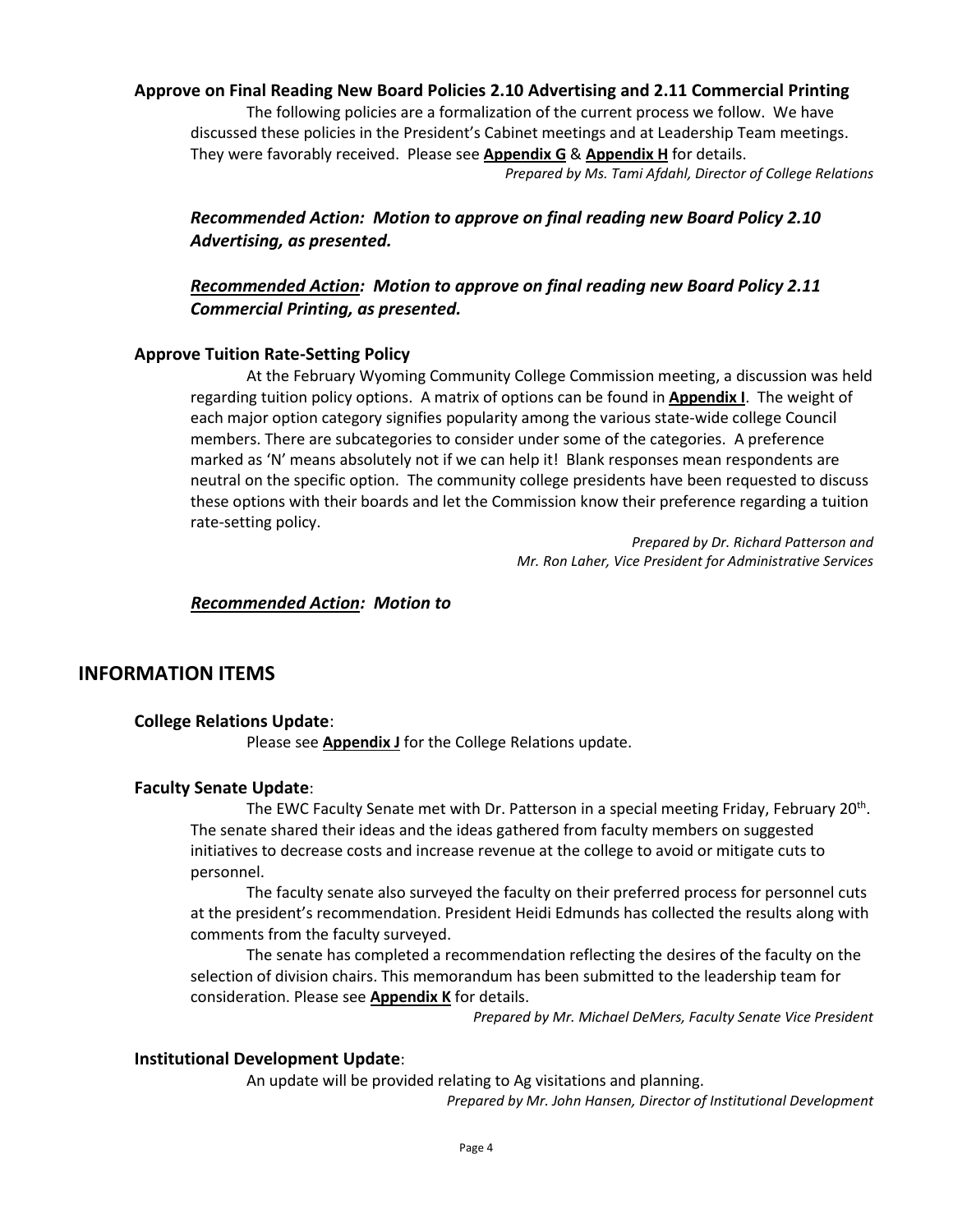### **Staff Alliance Update**:

The Staff Alliance sponsored Faculty and Staff Fitness Challenge will conclude later this month. We will be awarding prizes and certificates of completion to participants within the next few weeks. The Spring Staff Alliance Social will be on Thursday, March 10<sup>th</sup> at 3:00 p.m. in the cafeteria. There will be ice cream sundaes, root beer floats, popcorn, and fun!

Per the request of the President, the Staff Alliance Executive Committee sent out a survey similar to that of the Faculty Senate's. The results will be sent to the President and the Board of Trustees to review prior to the board meeting.

*Prepared by Ms. Mai Lee Olsen, Staff Alliance President*

### **Student Services Update**:

Please see **Appendix L** for the Student Services update.

*Prepared by Dr. Rex Cogdill, Vice President for Student Services*

### **Academic Services Update**:

Please see **Appendix M** for the Academic Services update. *Prepared by Dr. Michelle Landa, Vice President for Academic Services*

### **Revised Administrative Rule**:

**Administrative Rule 6.10.2 Responsibilities & Procedures**: The only change to this Administrative Rule is the addition of the Whistleblower Statement for reporting concerns regarding animal treatment. See **Appendix N**.

### **Trustee Topics**

- **March 17, 2016** Career and Technical Education Center Ground Breaking, 2:00 p.m.
- **Joint Retreat with Foundation Board --** Date changed to May 19-20

### **Adjournment**